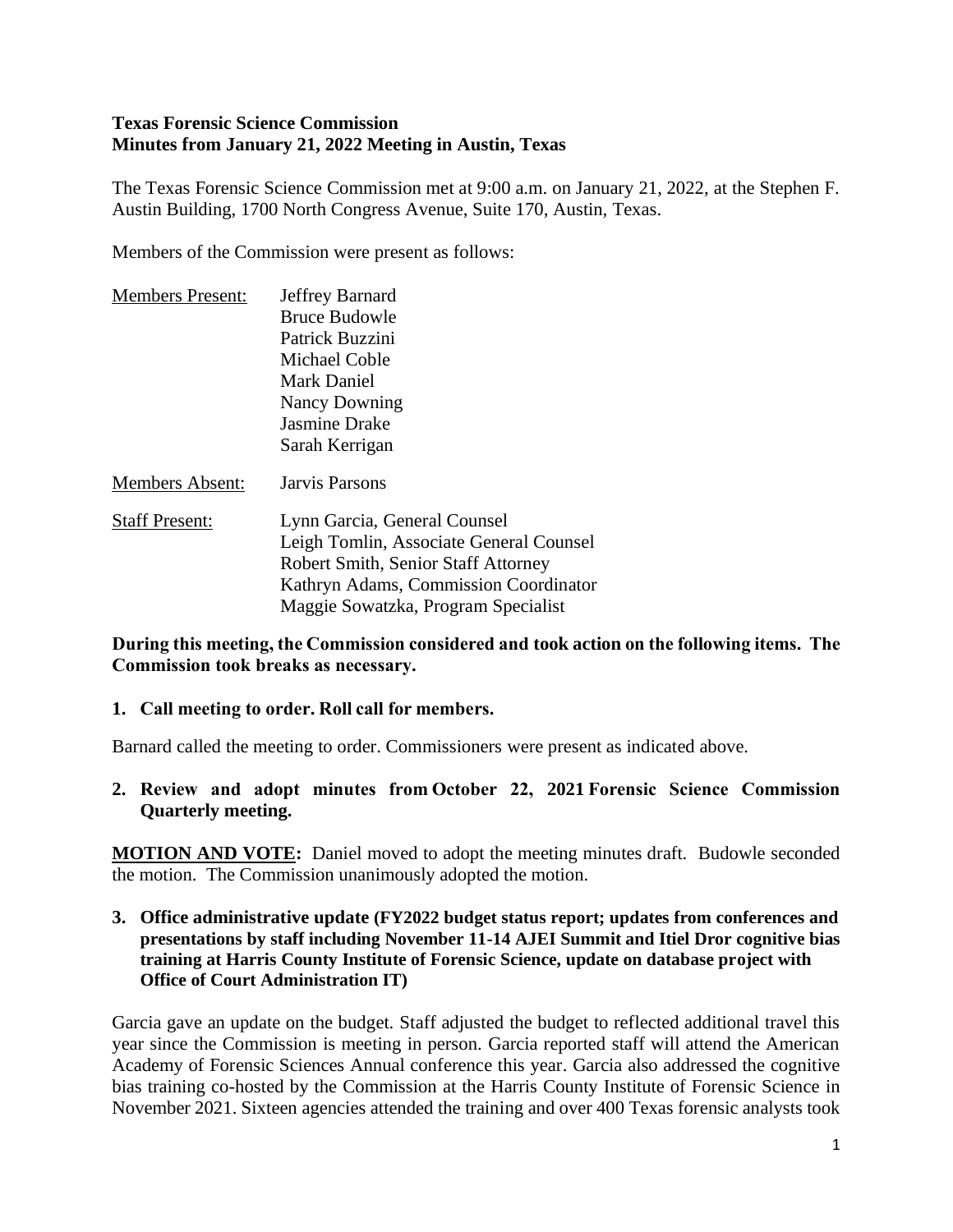part in the training. Garcia updated members on the status of the Commission's database currently in development by the Office of Court Administration. Components will include searchable databases for accredited laboratories, licensed analysts, complaints, self-disclosures, and information about OSAC standards implemented by Texas-accredited laboratories. Staff expects to launch the database in staggered segments after testing each component.

#### **4. Discuss and consider pending complaints and laboratory self-disclosures as well as new complaints and self-disclosures received through January 3, 2022.**

## **Disclosures Received as of January 3, 2022**

### **1. No. 17.50; Houston Forensic Science Center (CODIS)**

A supplemental corrective action report by the Houston Forensic Science Center (HFSC) related to a 2017 self-disclosure where the Commission took no further action but requested the laboratory report any material changes or supplemental information. The original self-disclosure reported an incident in the laboratory's Forensic Biology section where a local CODIS (LDIS) case-to-case hit occurred, and no notification letter was generated as required by the National DNA Index System (NDIS) and HFSC policy until an investigator inquired as to why the lab did not get a hit for the two cases.

**MOTION AND VOTE:** *Daniel moved to take no further action on the self-disclosure given the root cause analysis and corrective action taken by the laboratory. Budowle seconded the motion. The Commission unanimously adopted the motion.*

### **2. No. 21.51; Tarrant County Medical Examiner's Office Crime Laboratory (Seized Drugs)**

A self-disclosure by the Tarrant County Medical Examiner's Crime Laboratory reporting an extraction error in its seized drugs section. An analyst used concentrated glacial acetic acid instead of 6% glacial acetic acid and discovered the error when a Weber color test resulted in a presumptive positive test and GC/MS confirmation testing rendered a negative for the same sample.

**MOTION AND VOTE:** *Daniel moved to take no further action on the self-disclosure given the root cause analysis and corrective action taken by the laboratory. Buzzini seconded the motion. The Commission unanimously adopted the motion.*

#### **3. No. 21.56; Houston Forensic Science Center (Firearms/Toolmarks)**

A self-disclosure by HFSC reporting an incident in its firearms section where an analyst switched two sets of NIBIN test fire bullets (from two separate cases) and packaged the bullets for each case into the wrong case file.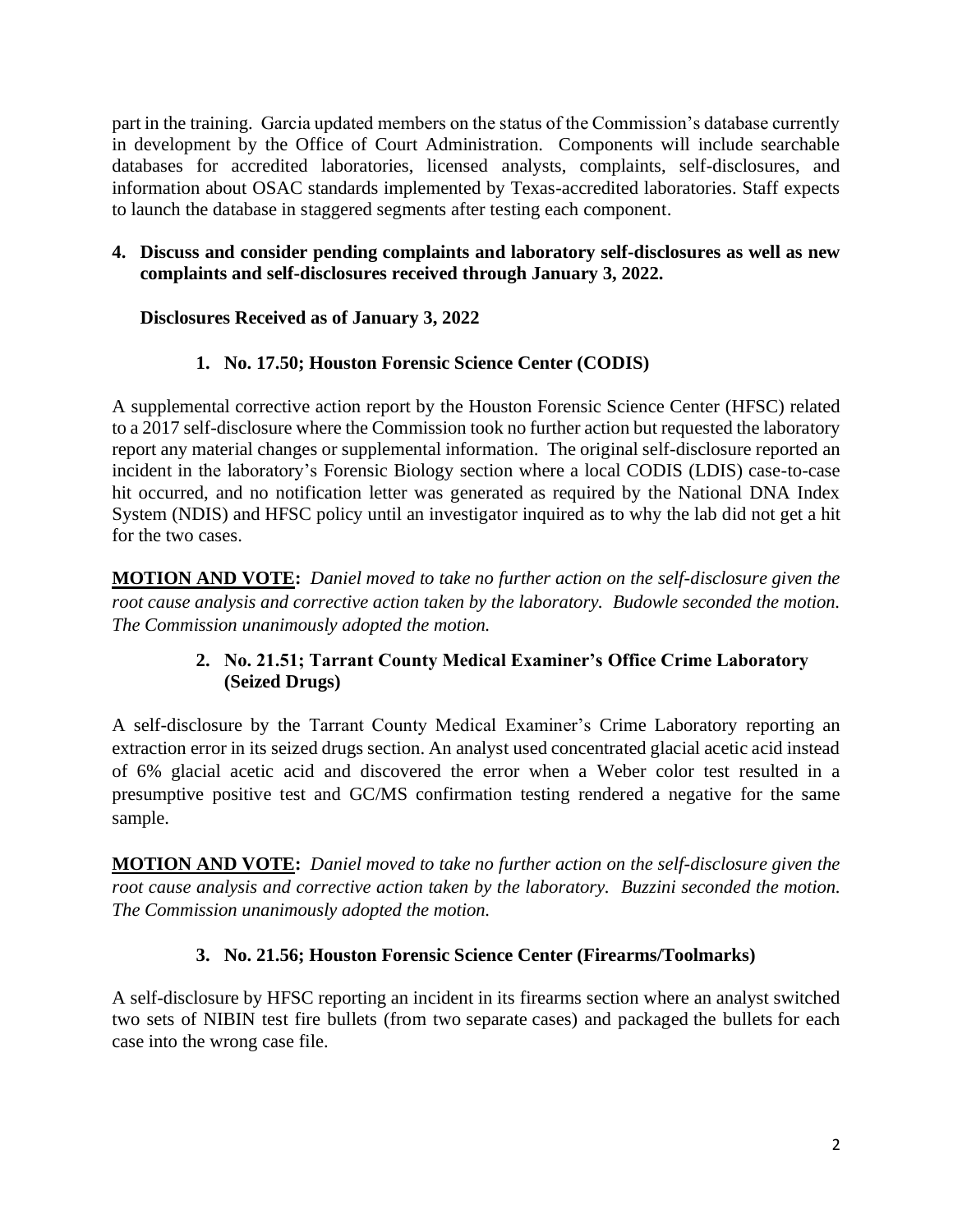**MOTION AND VOTE:** *Daniel moved to take no further action on the self-disclosure given the root cause analysis and corrective action taken by the laboratory. Kerrigan seconded the motion. The Commission unanimously adopted the motion.*

## **4. No. 21.58; Austin Police Department Forensic Science Bureau (Seized Drugs)**

A self-disclosure by the Austin Police Department Forensic Science Bureau related to the laboratory's seized drugs section where, after performing a quality audit of its GC-MS libraries as part of a quality incident where an analyst discovered an incorrect lot number for a Eutylone standard on two different GCMS instruments, the laboratory's technical leader also discovered the lot number missing for N,N-Dimethylamphetamine and identified three cases where the laboratory reported incorrect compounds.

**MOTION AND VOTE:** *Daniel moved to take no further action on the self-disclosure given the root cause analysis and corrective action taken by the laboratory. Drake seconded the motion. The Commission unanimously adopted the motion.*

## **5. No. 21.64; Tarrant County Medical Examiner's Office Crime Laboratory (Toxicology)**

A self-disclosure by the Tarrant County Medical Examiner' Office Crime Laboratory reporting an incident in its seized drugs section where a toxicologist switched two case samples and consequently reported incorrect results for each case.

**MOTION AND VOTE:** *Daniel moved to take no further action on the self-disclosure given the root cause analysis and corrective action taken by the laboratory. Budowle seconded the motion. The Commission unanimously adopted the motion.*

# **6. No. 21.65; Department of Public Safety Houston (Seized Drugs)**

A self-disclosure by the Department of Public Safety Houston reporting an incident in its Seized Drugs section where the laboratory inadvertently destroyed seized drugs evidence due to a lack of defined instructions at the submitting agency on how to evaluate cases for destruction.

**MOTION AND VOTE:** *Daniel moved to take no further action on the self-disclosure given the root cause analysis and corrective action taken by the laboratory. Buzzini seconded the motion. The Commission unanimously adopted the motion.*

## **7. No. 21.66; Houston Forensic Science Center (Forensic Biology/DNA)**

A self-disclosure by the Houston Forensic Science Center reporting an incident in its Forensic Biology section where an analyst inadvertently consumed the incorrect item of evidence when performing additional testing for a 2010 case at the request of a Houston Police Department Homicide Unit investigator.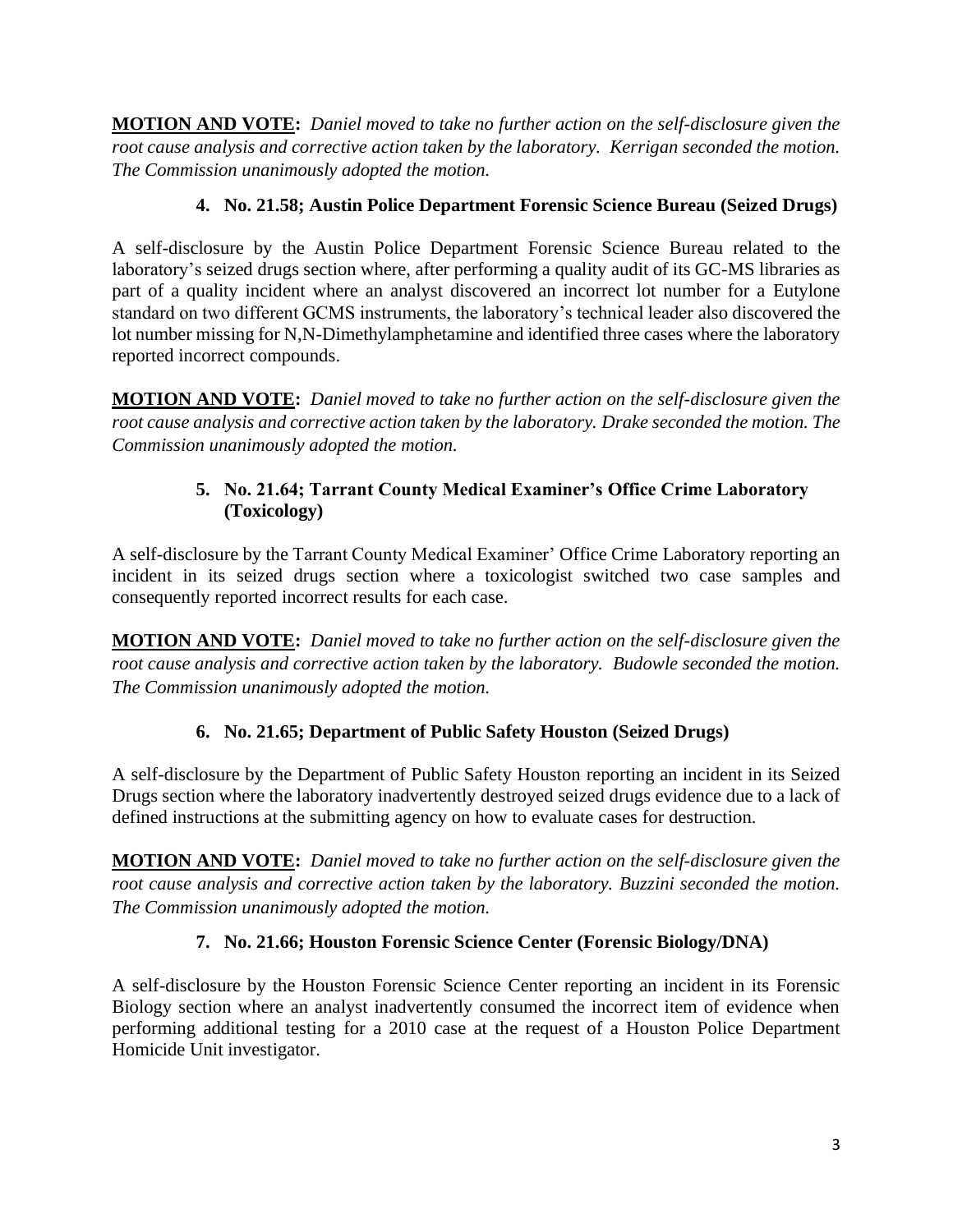**MOTION AND VOTE:** *Daniel moved to take no further action on the self-disclosure given the root cause analysis and corrective action taken by the laboratory. Drake seconded the motion. The Commission unanimously adopted the motion*

#### **8. No. 21.67; Bexar County Criminal Investigation Laboratory (Forensic Biology/DNA)**

A self-disclosure by Bexar County Criminal Investigation Laboratory (BCCIL) reporting an incident in its Forensic Biology/DNA section where analysts used a nuclear fast red chemical beyond its laboratory-designated expiration date.

**MOTION AND VOTE:** *Daniel moved to take no further action on the self-disclosure given the root cause analysis and corrective action taken by the laboratory. Drake seconded the motion. The Commission unanimously adopted the motion.*

#### **9. No. 21.68; Bexar County Criminal Investigation Laboratory (Firearms/Toolmarks)**

A self-disclosure by BCCIL reporting an incident in its firearms section where an analyst reported that class characteristics on cartridge cases and/or bullets could have come from Generation 4 and 5 Glock pistols, but the report should have only listed Generation 5 Glock pistols.

**MOTION AND VOTE:** *Daniel moved to take no further action on the self-disclosure given the root cause analysis and corrective action taken by the laboratory. Buzzini seconded the motion. The Commission unanimously adopted the motion.*

## **10. No. 21.69; NMS Labs, Inc. (Seized Drugs)**

A self-disclosure by NMS Labs reporting an incident in its Horsham, PA laboratory where the laboratory discovered an error in preparing substocks used in validation of a special investigation/Bromazolam Case Study and in all testing thereafter.

**MOTION AND VOTE:** *Daniel moved to take no further action on the self-disclosure given the root cause analysis and corrective action taken by the laboratory. Kerrigan seconded the motion. The Commission unanimously adopted the motion.*

## **11. No. 21.72; Brazoria County Crime Laboratory (Blood Alcohol)**

A self-disclosure by the Brazoria County Crime Laboratory reporting a systemic problem with a requirement that variation among values obtained from blood samples run in triplicate stay below 10% or be re-analyzed. The issue was discovered after the laboratory contracted with the Jefferson County Crime Laboratory to technically and administratively review blood alcohol cases. Questions from reviewers in the Jefferson County laboratory revealed several defects in the application of the laboratory's standard operating procedure for toxicology. The laboratory is in the process of assessing the scope of these issues and has made disclosure to stakeholders.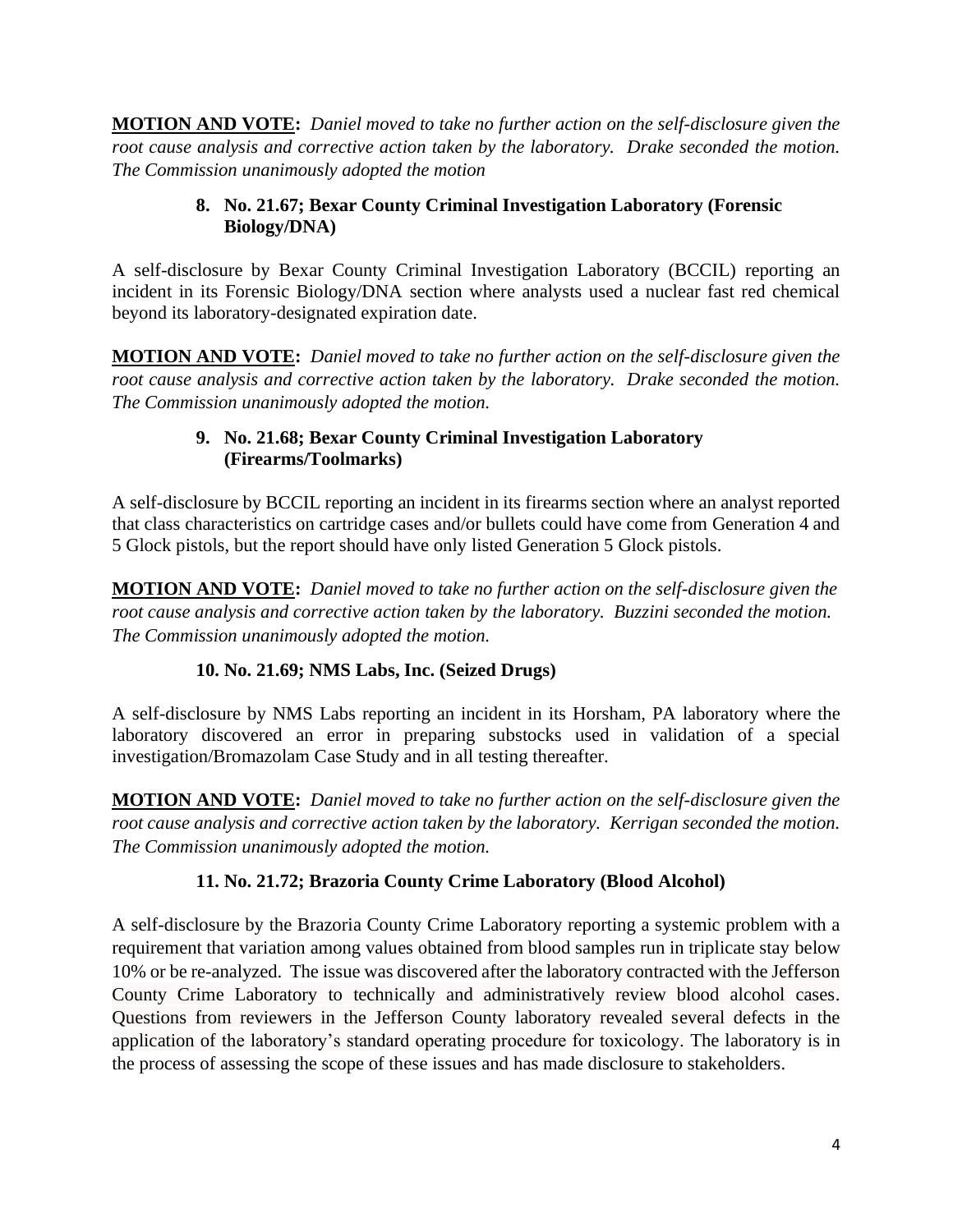**MOTION AND VOTE:** *Daniel moved to table the discussion until the April Commission meeting. Drake seconded the motion. The Commission unanimously adopted the motion.*

**Complaints Received as of January 3, 2022** 

## **12. No. 21.59; Qadir, Muqtasid (Fort Worth Police Department Crime Laboratory; Serology/DNA)**

A complaint filed by defendant Muqtasid Qadir alleging the Fort Worth Police Department Crime Laboratory committed professional negligence and misconduct in failing to test certain items of evidence in his case. The complaint also alleges the serologist at his trial testified there is a way to determine the age of blood evidence.

**MOTION AND VOTE:** *Daniel moved dismiss the complaint. Budowle seconded the motion. The Commission unanimously adopted the motion.*

### **13. No. 21.62; Farmer/Robeson, Howard Wayne (Southwestern Institute of Forensic Sciences; Gunshot Residue)**

A complaint filed by Howard Wayne Farmer/Robeson related to the death of Janice Willhelm alleging the determination of the manner of death as suicide by SWIFS was incorrect and a GSR test was performed but the results were never reported.

**MOTION AND VOTE:** *Daniel moved to dismiss the complaint. Coble seconded the motion. The Commission unanimously adopted the motion.*

### **14. No. 21.70; Floyd, James (University of North Texas Health Science Center – Center for Human Identification; DNA)**

A complaint filed against UNTHSC/CHI by capital murder defendant James Floyd alleging "fabricated DNA reports" with no substantive information related to these allegations.

**MOTION AND VOTE:** *Daniel moved to dismiss the complaint. Drake seconded the motion. The Commission unanimously adopted the motion.*

### **5. Discuss and vote on general administrative rulemaking, including rule revisions responsive to legislative changes to the Commission's statute effective September 1, 2021.**

Tomlin gave an update on the general administrative rulemaking that is responsive to the  $87<sup>th</sup>$ legislature's minor changes to the Commission's statute. The changes formalized the requirement that the Commission publish a Code of Responsibility for individuals and entities subject to the Commission's jurisdiction. The Commission has a Code established as part of its administrative rules that applies to forensic analysts and crime laboratory managers subject to the Commission's jurisdiction. The rules also address the appeals process cited Code sanctions, disciplinary actions and other investigative action by the Commission.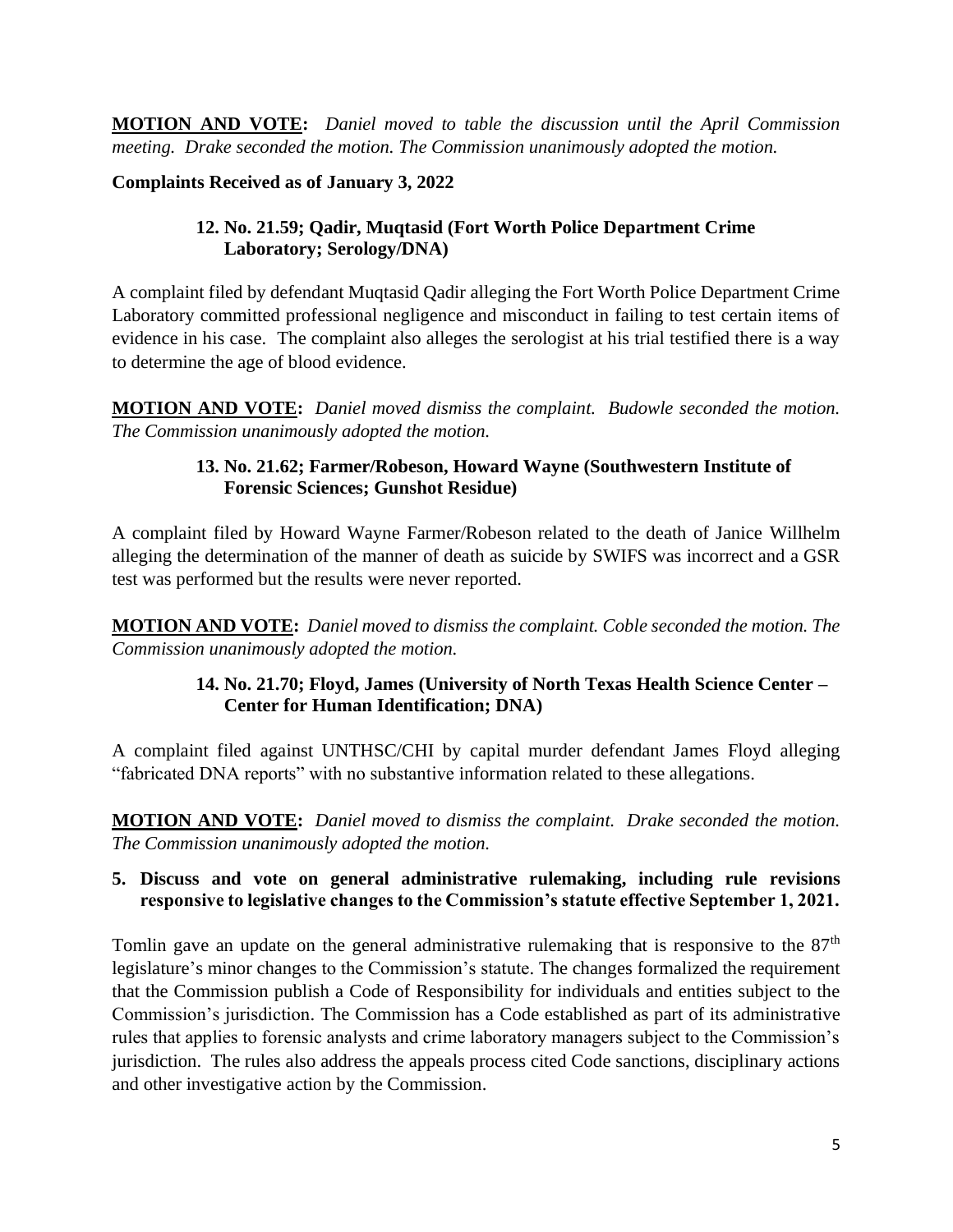**MOTION AND VOTE:** *Kerrigan moved adopt the rule revisions. Downing seconded the motion. The Commission unanimously adopted the motion.*

#### **6. Discuss status of crime laboratory accreditation program, including accreditation nonconformances and reports received since October 22, 2021 quarterly meeting. (Garcia/Tomlin)**

Tomlin gave an update on the laboratory accreditation program. This quarter, there were seven accreditation related events: four renewals, two continuations, and one extension. Members discussed some of the accreditation issues cited by ANAB as part of the Brazoria County Crime Laboratory's most recent assessment. These issues will be addressed together with the selfdisclosure #21.72 as noted above.

- **7. Discuss licensing advisory committee update, including:** 
	- **a. Discuss and consider applications to appoint TCDLA nominee to fill open seat on the Licensing Advisory Committee;**
	- **b. Update on licenses issued and renewed;**
	- **c. Voluntary licensure, including approval of draft rules for forensic anthropologists and document examiners;**
	- **d. Update on piloting of General Forensic Analyst Licensing Exam II; and**
	- **e. Institute for Forensic Research Training and Innovation statistics course option. (Garcia/Tomlin)**

Commissioners discussed applications to appoint a nominee to fill the open Texas Criminal Defense Lawyer's ("TDCAA") seat on the Licensing Advisory Committee. TDCAA nominated Austin defense attorney Angelica Cogliano for the seat. Tomlin introduced Cogliano. Cogliano then gave a brief presentation on her background as a defense attorney.

**MOTION AND VOTE:** *Daniel moved to accept Angelica Cogliano as the new appointee. Kerrigan seconded the motion. The Commission unanimously adopted the motion*.

Tomlin gave an update on licenses issued and renewed. There are currently 1309 licensees, most of which are due for renewal in October, November, or December of 2022. Staff will be preparing for a wave of renewals before the end of 2022.

Tomlin also gave an update on progress of the voluntary licensing program development. The program will begin with forensic anthropology, because educational and other requirements for the discipline are already established by the American Board of Forensic Anthropology. ("ABFA") The Commission will recognize licensure for anyone certified by ABFA. Staff is also focusing on document examination analysts since the group has already been subject to licensure in the past.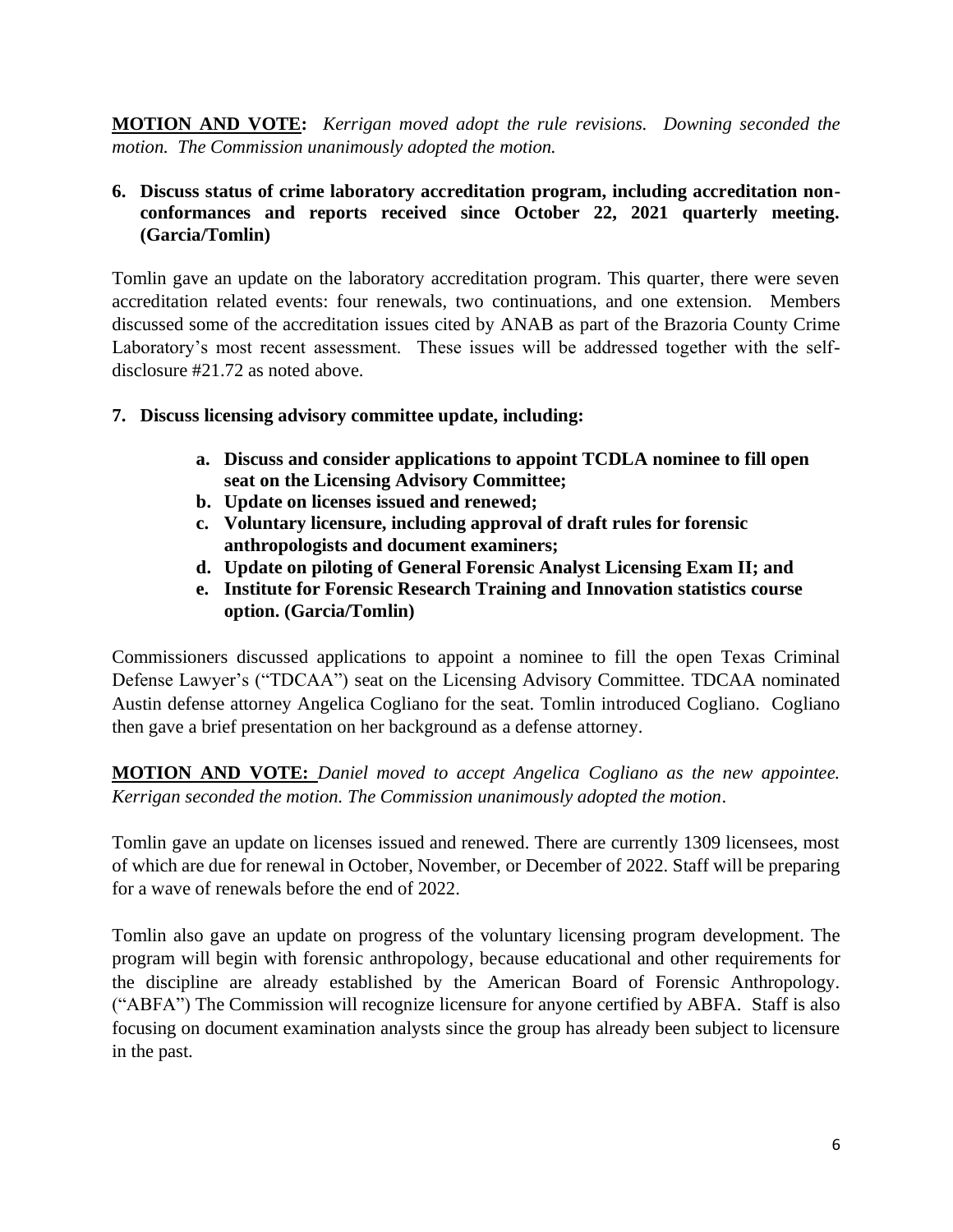**MOTION AND VOTE:** *Daniel moved to adopt the rulemaking draft for voluntary licensure of Forensic Anthropologists. Budowle seconded the motion. The Commission unanimously adopted the motion.*

**MOTION AND VOTE:** *Daniel moved to adopt the rulemaking draft for voluntary licensure of document examination analysts. Buzzini seconded the motion. The Commission unanimously adopted the motion.*

Tomlin provided an update on the development plans for the deployment of the General Forensic Analyst Licensing Exam II. Staff is preparing study materials for distribution and piloting is expected to begin in early June. Staff hopes a group of the pilot participants will be those seeking voluntary licensure. The Commission's contracted psychometricians are currently reviewing test questions drafted by committees of Licensing Advisory Board members and Commission staff established by topic.

Staff informed commissioners of the release of the "Institute for Forensic Research Training and Innovation" statistics course as an option for fulfillment of the licensing statistics education requirement. Information about the course is published on the Commission's website. NMS may also offer such a course in the future.

## **8. Review and adopt final report from investigative panel regarding NMS (Seized Drugs) self-disclosure #21.41. (Buzzini, Drake, Kerrigan, Parsons)**

Garcia reviewed the facts of a self-disclosure by NMS Labs regarding CBD to delta-9 THC conversion observed in some cases using the laboratory's hemp/marijuana differentiation method. Garcia described corrective actions taken by the laboratory and reviewed the draft final investigative report with commissioners.

**MOTION AND VOTE:** *Daniel moved to adopt the final draft of the report. Kerrigan seconded the motion. The Commission unanimously adopted the motion.*

## **9. Update from investigative panel regarding complaint #20.55 Expertox (Toxicology). (Kerrigan/ Downing/Parsons/Daniel)**

Garcia and Kerrigan gave an update on the progress of the Expertox complaint investigation. Staff and panel members are waiting on a response from CAP to a December 7, 2021 letter from Robert Smith. Staff will report back with its findings at the Commission's April quarterly meeting.

**10. Review and adopt final report from investigative panel regarding complaint #21.32; Harris County Public Defender's Office for Theodore Schmidt (Ketchum; Forensic Biology/DNA (Wildlife, Canine DNA)). (Budowle/Coble/Daniel)** 

Smith provided a summary of the investigation of Dr. Melba Ketchum and the contents of the final report in which the Commission found Ketchum professionally negligent for failing achieve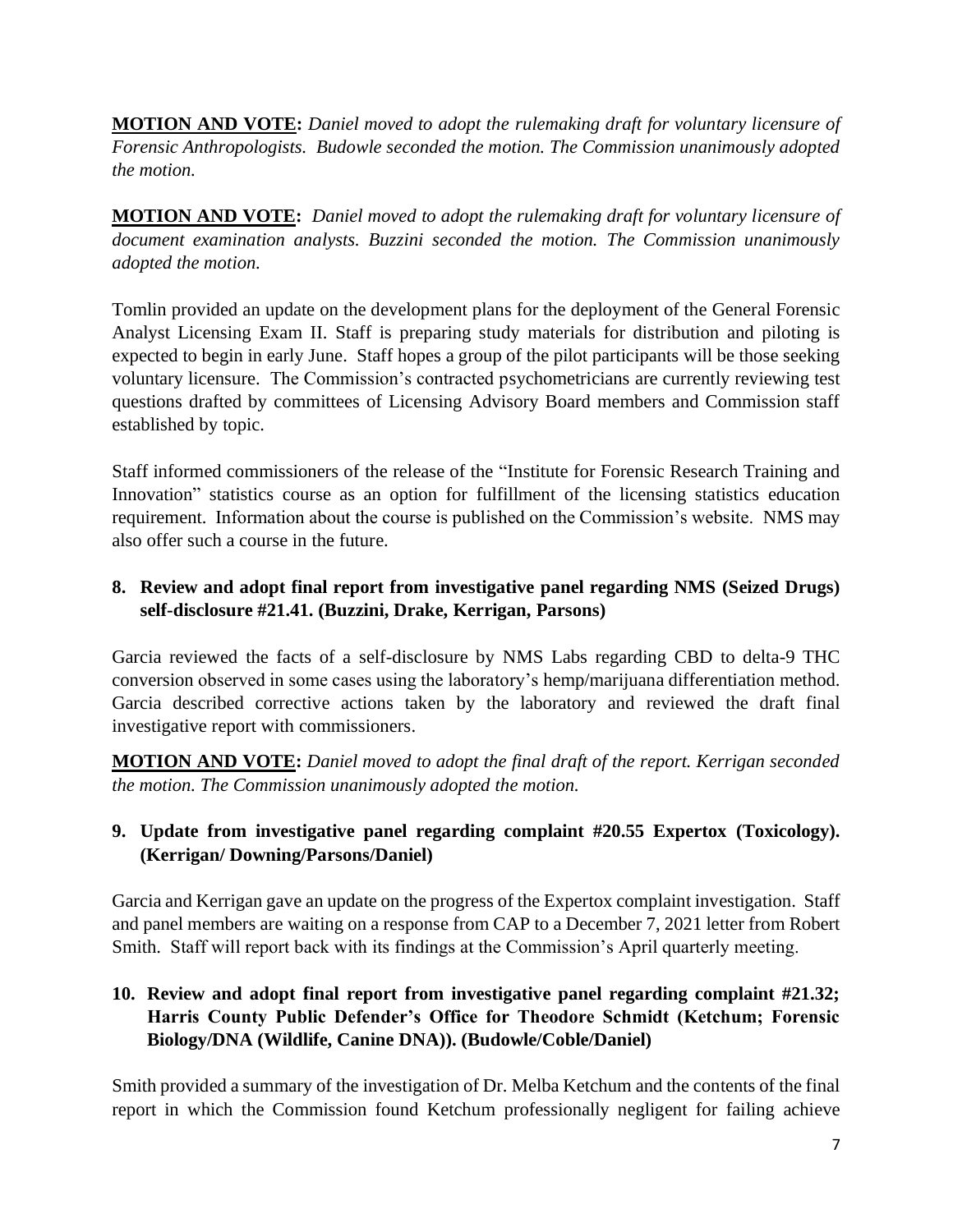accreditation for her laboratory before performing forensic analysis and offering unclear related testimony in a Texas 2010 criminal case regarding canine DNA. The Commission also found Dr. Ketchum committed professional misconduct when she testified that the DNA sequences from the evidentiary item were "identical" to the reference sample sequences, without providing any quantitative statement or statistical weight to the association, after she co-authored a paper years earlier addressing the need for a quantitative statement in the context of non-human DNA. Members and staff discussed the report.

**MOTION AND VOTE:** *Daniel moved to adopt the final draft of the report. Budowle seconded the motion. The Commission unanimously adopted the motion.*

### **11. Update from investigative panel regarding complaint #21.27 University of Colorado, National Innocence Project on behalf of Nanon Williams (Houston PD/Houston Forensic Science Center; Firearms/Toolmarks). (Budowle/Buzzini/Daniel)**

Staff had no significant update for this agenda item. The investigative panel met to discuss subject matter experts for consultation and the panel will move forward in its investigation. Staff will provide an update at the Commission's April quarterly meeting.

### **12. Update from investigative panel regarding complaint #21.46 Damon Earl Lewis (Sexual Assault Nurse Examination; Basinger). (Downing/Drake/Parsons)**

Staff and the investigative panel provided a brief update on the matter. Members of the panel will have a draft report for this agenda item at the April quarterly meeting.

## **13. Review and adopt final report from investigative panel regarding self-disclosure #21.49 Fort Worth Police Department (Forensic Biology/DNA). (Barnard/Kerrigan/Parsons)**

Garcia summarized a final investigative report regarding a DNA analyst's knowingly false statement about fulfillment of molecular biology coursework on a City of Fort Worth employment application.

**MOTION AND VOTE:** *Daniel moved to adopt the final investigative report draft. Buzzini seconded the motion. The Commission unanimously adopted the motion.*

### **14. Update from investigative panel regarding #21.54 James Smiley (Austin PD, Signature Science; Forensic Biology/DNA). (Budowle/Coble/Daniel)**

There were no significant updates for this agenda item. The investigative panel met and expects to have a draft report for the April quarterly meeting.